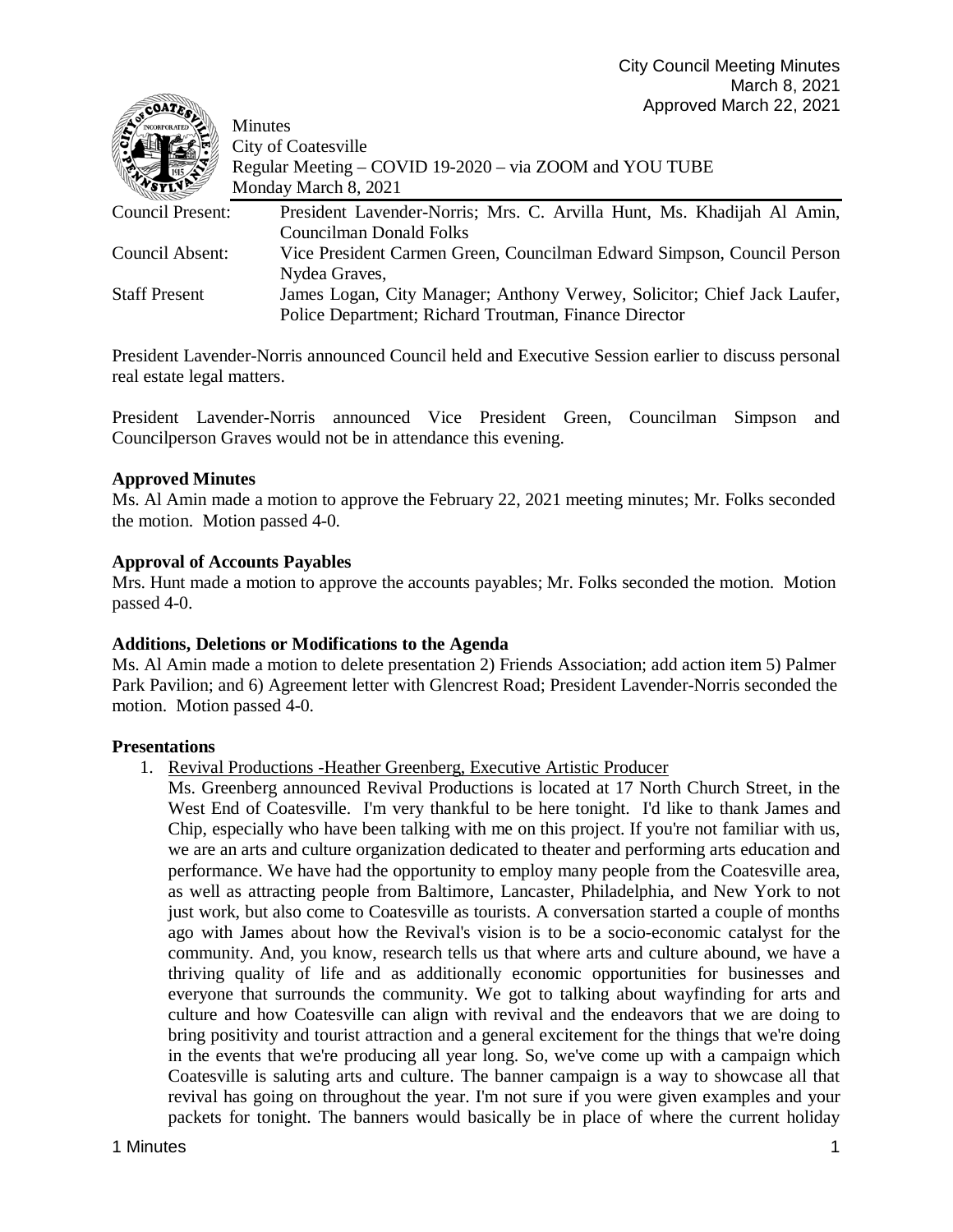# City Council Meeting Minutes March 8, 2021 Approved March 22, 2021

banners were between Fourth Avenue and Church Street. The standard, I can't remember exactly what it was, but the, the same specs as what was for the holiday banners. And it would include our different shows, the sponsors of those shows, and also have the city seal on it, which shows support from the City of Coatesville. So, by way of doing this, it's a great way for Coatesville to align with our initiatives of developing the city through arts and culture, but also honoring Coatesville. The project would be fully funded by Revival Productions. All of the banners are paid for by us and our sponsors and the hope is that it would coordinate a course for the City. And I know the VFW also has banners. We would coordinate throughout the year, changing placement and that sort of thing, but the hope would be to start mounting banners in the beginning of April because we have our first show April 9th and they would stay up through about January 1st of next year, uh, because we have a very robust season ahead of us for 2021. We think it's a great way to get the city and patrons within the city excited, but also anyone passing through Coatesville will know that there's a great opportunity that awaits them in Coatesville through revival production. We have a great graphic designer and just a great team that we believe in cohesiveness in our marketing and with the products we put forward. And, you know, our programming is very diverse and I think that in the given year, there's going to be a lot of things that anybody in the City of Coatesville, it's not just theater that we do. We have concerts, we have lessons and 15 summer Camps and a lot of things to promote that really resonate with all different kinds of people in our community.

I'm very proud of what we've been able to do regarding COVID-19. We have not had a single outbreak since we opened in July. And, so as far as what we've put in place on the normal day to day for lessons, we have a cohort Academy student that do their cyber learning here during the day, and we give them arts classes, but everyone is masked. We take temperatures upon arrival. We encourage distancing at all times. And then when it comes to the productions, of course, like we have different capacity levels that we're adhering to. We ask everyone to order within their party and they get pod seating. So you sit with your party and your distance from the other groups. We are asking cast members and crew members to get testing and be safe, leading up into productions, we've done shows with masks. We are live streaming, simulcasts into the backyard. I like to think that we're creatively adaptive and it's worked, because obviously the arts are one of the really hurting industries right now, but we have been clever and we've been safe the entire time. We welcome you to join us for a production, either at home watching or in person coming to a rehearsal, whatever you're interested in.

#### 2. Friends Association

#### **Discussion Items**

- 1. Meeting Minutes There was no discussion on meeting minutes.
- 2. Parks Special Event Application
- 3. Mr. Logan explained the City has suspended the special events applications in the wake of the COVID Pandemic. It's been a little bit more than a year now. And now, as things are beginning to open up, vaccinations are beginning to get into arms. There are people who have been calling. We've been talking to other municipalities and seeing what they're doing in terms of opening their parks, accepting league play as well as outdoor events. And I wanted to put this before you, uh, for your consideration to allow us to reopen and to accept our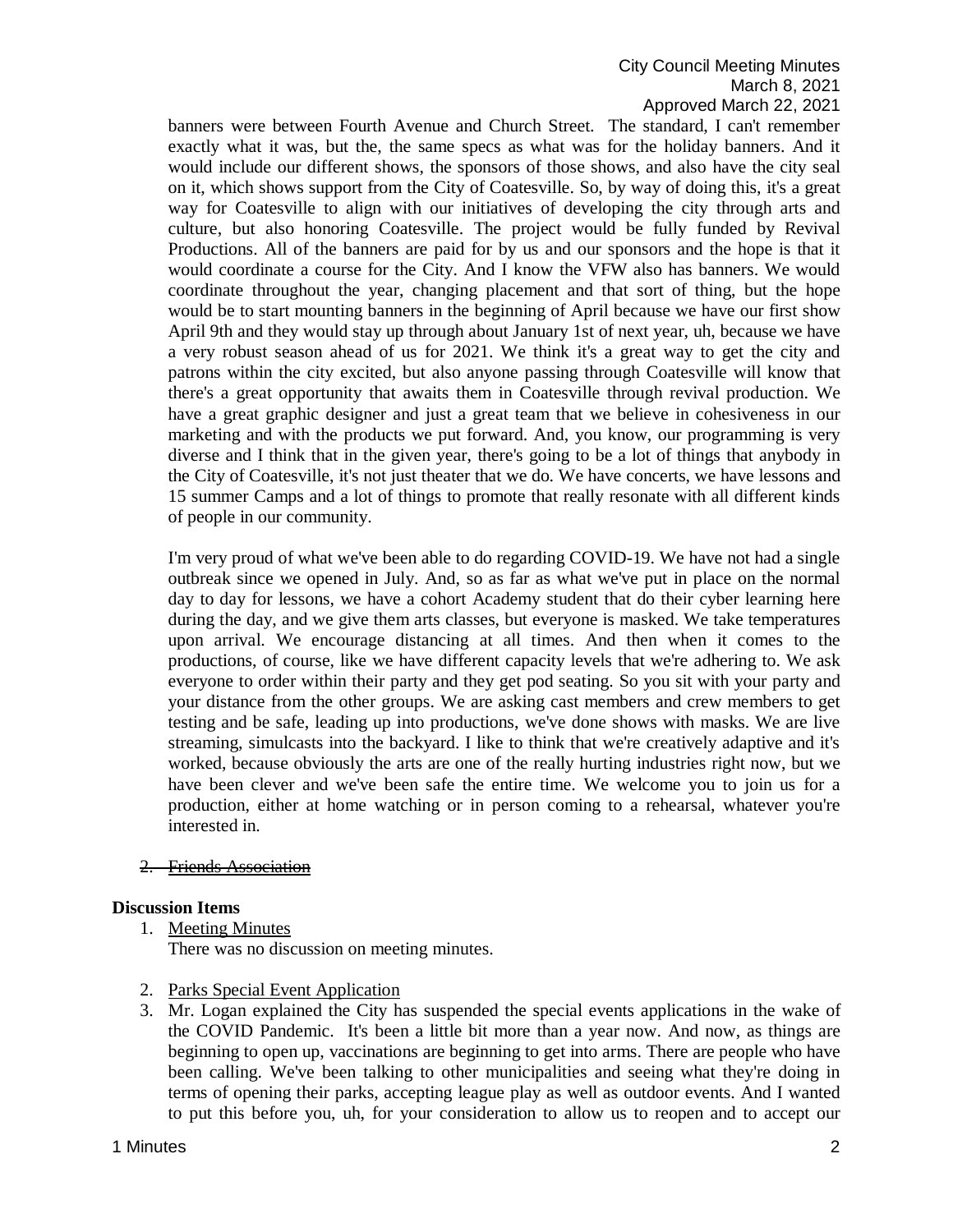special then applications. Maybe we can do it in stages. Maybe we can do it at 50% instead of 100%. I would like for you to consider allowing the City to accept applications starting in the month of April or May. Mrs. Hunt asked for an update on the COVID tracking in the City. Mr. Huston announced as of today, we have nine, 949 positive cases up from 28 two weeks ago. I'm very pleased to report that we've had no additional deaths. We remained at 12, in the County. We are at 28,700 positive cases and 722 deaths. 214,000 tests have been performed 4,400 1st vaccine and 21,200 vaccines. And you all know where the County is going right now, as far as the news, trying to get the state to get some distribution out to us. So where we are now is we're up 28 in two weeks, which is down from the 50's for the two weeks prior to, so we are seeing numbers drop in the City of Coatesville.

Mrs. Hunt asked if we know how many of our residents, is there any way to know how many Coatesville residents have been vaccinated with at least the first dose. Do we have any idea or any way of tracking that? Mr. Houston replied he would certainly reach out to the health department tomorrow if you'd like and see if he could find an answer for you. Mr. Logan announced there were a few places that were actually reaching out to people and letting them know that they have vaccines, and they can come and get vaccinated. So maybe, some of our residents were going to neighboring communities, just to get their vaccination. Council President Lavender-Norris stated they would have to go to neighboring communities because we don't have a site yet right in the City. And, you know, they are back to Rite aid. I got my first shot, I get my second shot and it was a week right here. And a, but I just found out today they are going to start at the Senior Center next week for two days. Mr. Houston said he would reach out to the Health Department. We can get some kind of data. If not, we'll get back to this. There is no data and I can verify where there's going to be some locations here in the next couple of weeks, like counseling with folks as they're a little bit, I'll get, I'll get back with you all.

#### 4. Basketball Rims

Mr. Logan explained this is kind of a continuation of the first request just to accept the special event applications. We have teams that are forming a league play for the spring and summer. Part of those requests, we have a basketball league that was pretty much shut down. Many of you may have been following some of the high school and college teams, you noticed that our local high schools have been playing. All of the players are playing with masks, as well as some of the field events. We have a rugby team that's been waiting patiently for us to get back to them. They have guidelines that their particular lead requires them to follow. One of the things that I had recommended to this particular league team was to when they submit their specials events applications, we would also like a copy of their COVID guidelines. It's not that I'm going to go out there and enforce it, but, I just like to see it. I like to see what some of the other league/teams are bringing to the table in terms of their COVID guidelines and prevention. This is part of accepting these special event applications. And in this particular case, because we do have basketball leagues. I am asking that we reinstall our basketball courts, so these leagues can actually happen this year. Ms. Al Amin asked Mr. Logan, with the basketball tournament and all of that, they would have to follow the percentage that's in the guidelines from the state, from the governor, with how many people that are within a certain amount of feet. Right? I mean, it just couldn't be, yeah, nothing changes, still social distancing, still the mask. If I make our numbers maybe at 50, as far as outdoor gathering. Yeah. But it depends Mr. Verwey, isn't it within 50, within a specified amount of space, the governor's guidelines are the out outdoors was one of the numbers I gave, but there isn't a specific allocation of number of people for that given space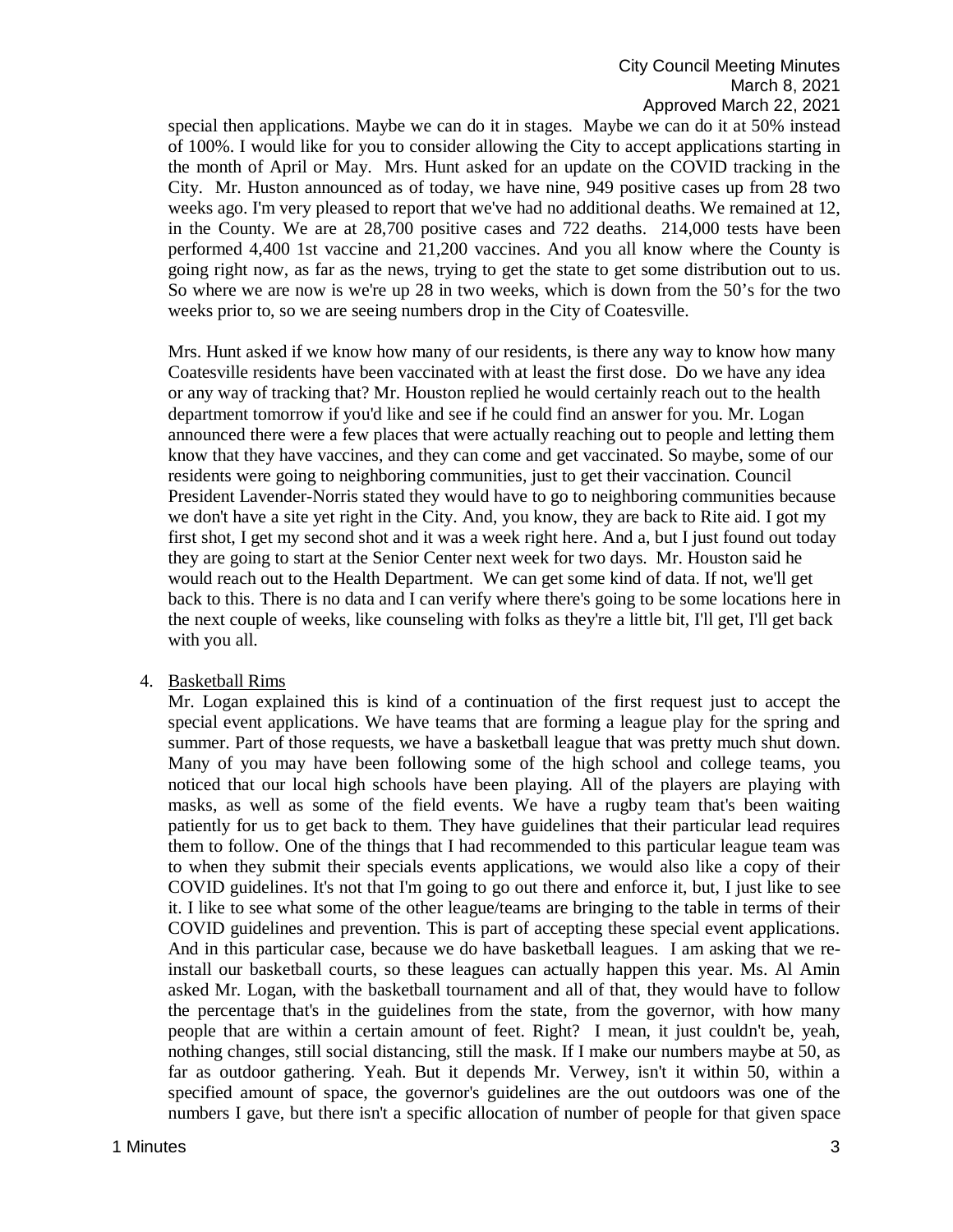that works out to about 67 people per 1000 square feet. They have to remain socially distant. So, you could probably have the League Play. But you wouldn't be able to have, for example, spectators or that kind of thing. I'm going to say we have to space appropriately with social distancing and masking, as long as we're following those guidelines, then I wouldn't have an issue with  $\qquad$  it.

### **Citizens Hearings – Regular Action Items Only (3 Minutes)**

There were no comments on citizens hearings on regular action items only.

Ms. Al Amin made a motion to close citizens' hearings on regular action items only; Mr. Folks seconded the motion. Motion passed 4-0.

### **Regular Action Items**

- 1. Receive and consider for  $2<sup>nd</sup>$  reading and adoption an ordinance the City of Coatesville to lease the City's property located at 201 South Mount Airy Road, Valley Township, County of Chester, UPI No. 38-2-30, to Trina Sola US SBU, LLC, for purposes of constructing and operating a solar energy generation facility for a twenty year term, with options for two five year extension, with an annual rental payment of not less than sixty-two thousand five hundred dollars, and payment of rents commencing at the start of construction of the solar facility and continuing annually on the anniversary date thereof for the term of the lease. Mr. Folks made a motion to approve 2<sup>nd</sup> reading and adoption an ordinance the City of Coatesville to lease the City's property located at 201 South Mount Airy Road, Valley Township, County of Chester, UPI No. 38-2-30, to Trina Sola US SBU, LLC, for purposes of constructing and operating a solar energy generation facility for a twenty year term, with options for two five year extension, with an annual rental payment of not less than sixty-two thousand five hundred dollars, and payment of rents commencing at the start of construction of the solar facility and continuing annually on the anniversary date thereof for the term of the lease; Ms. Al Amin seconded the motion. Motion passed 4-0.
- 2. Receive and consider Revival Productions Banner Campaign Mr. Folks made a motion to the Revival Productions Banner Campaign; Ms. Al Amin seconded the motion. Motion passed 4-0.
- 3. Receive and consider Special Event Applications Mrs. Hunt made a motion to approve opening the special event applications on a staggered basis as set by the City Manager; Mr. Folks seconded the motion. Motion passed 4-0.
- 4. Receive and consider Basketball Rims Mr. Folks made a motion to reinstall the Basketball rims subject to the social distancing and masking by the Governor; Mrs. Hunt seconded the motion. Motion passed 4-0.
- 5. Receive and consider Palmer Park Pavilion Ms. Al Amin made a motion to authorize the purchase of the pavilion in the amount of \$17,000 for Palmer Park with the Brandywine Health Foundation grant monies; Mrs. Hunt seconded the motion. Motion passed 4-0.

The Brandywine Health Foundation was generous enough to apply for a project in the amount of \$25,000. The grant was awarded to the Brandywine Health Foundation. And as I mentioned, as part of the phase two part of the donation was to purchase an outdoor pavilion.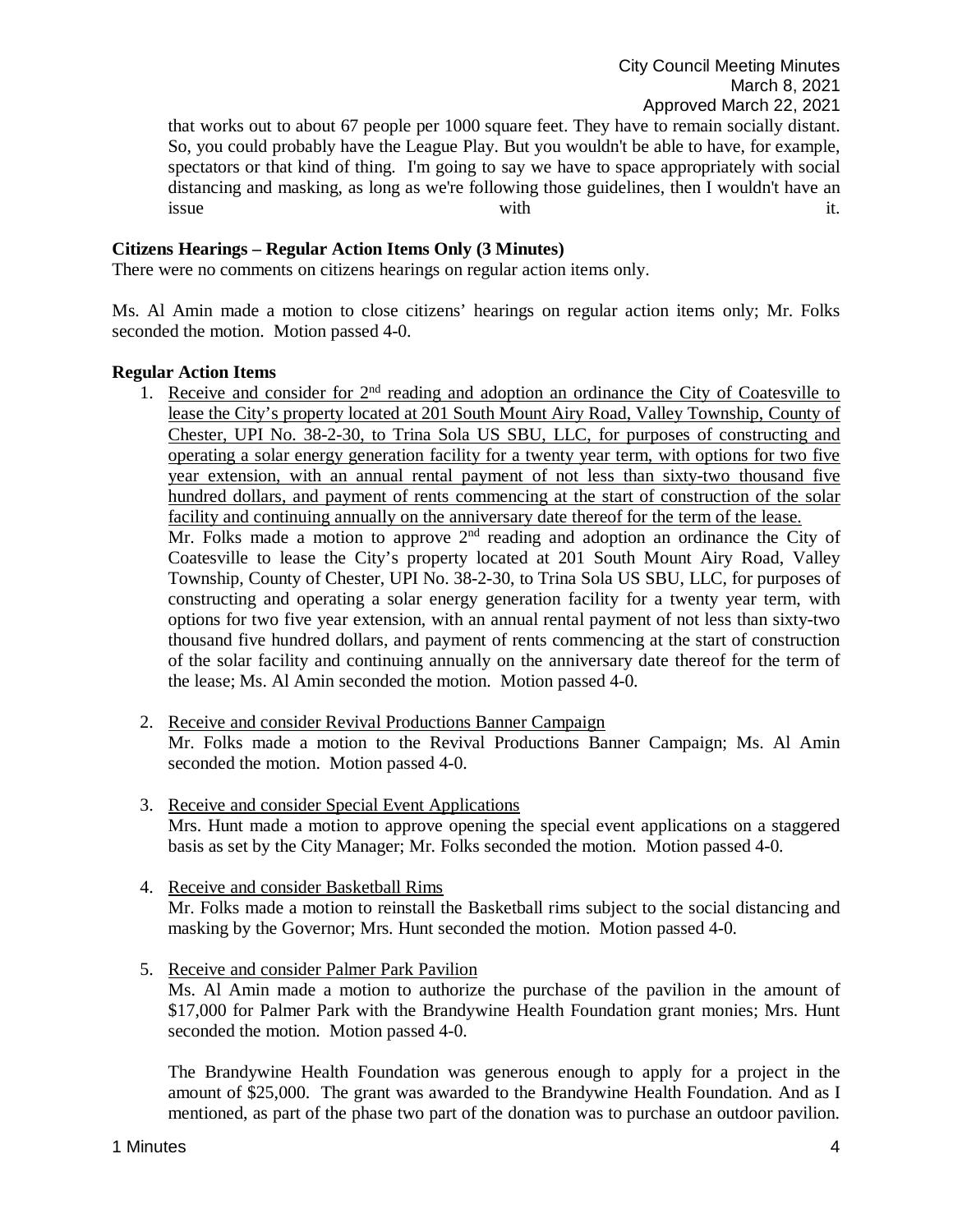The outdoor pavilion, was search for through CoStars. We went through the proper channels. We did identify a pavilion and the amount of the pavilion is 17,000.

### 6. Receive and consider Agreement Letter for Glencrest Road

Mr. Folks made a motion to approve the agreement letter to split the remaining cost for the retrofit of the basin on Glencrest Road with Valley Township in the amount of \$73, 207 each; President Lavender-Norris seconded the motion. Motion passed 4-0.

The basin in Millview, a neighborhood off of Glen crest has a situation where it needs to be retrofitted and repaired. And the process started about two years ago, working with DEP and our engineers to apply for a grant through the DEP to do the repairs and the retrofit. The total cost of the project is \$446,000. The DEP has awarded a grant in the amount of \$300,000. The damage on the area of the work needs to be done crosses from Coatesville and Valley Township. So, in negotiation with Valley Township, we've agreed to split the \$146,000 difference between both townships. The letter is basically an agreement letter going to the DEP saying that Valley and Coatesville agree to share the remainder of \$73,207 between each one to get this basin retrofitted and up to basically what is today's code for basin water retention.

Mr. Folks made a motion to close action items; Mrs. Hunt seconded the motion. Motion passed 4-0.

#### **Reports**

1. Solicitor

Mr. Verwey announced he worked on a number of issues; work with the Counsel for the RDA on issues related to a proposed development of the flats; worked on matters related to real estate owned by the City of Coatesville; have addressed issues related to taxation on certain real estate, certain exemptions and recovery of certain taxes; worked and addressed issues related to zoning and codes within the City of Coatesville.

2. City Manager

Mr. Logan announced the Spring is going to bring a series of construction and restoration projects here in the City of Coatesville. Many of the residents and folks have noticed that PECO and PA American Water are doing a lot of work. They will resume work throughout the City. As the weather warms up, we're going to see a lot more activity going on. I mentioned two weeks ago, the Rt 30  $\&$  82 realignment construction will resume hopefully towards the end of this month. We're excited about that. There's a lot of activity going on. We have a number of investors that have renewed their interests in the City of Coatesville. Just reminder, we are in an Opportunity Zone. We welcome investors and builders, not only from the outside region, but also here in Coatesville. We have a number of entrepreneurs in this community and I'm excited to work with them. I'm looking forward to bringing their particular businesses, to some of our vacant storefronts here in the community, I'm working with Second Century Alliance, Urias Cole, Sonny Huntzinger, to make these particular initiatives have happened. We are just excited. On the vaccine, Mr. Folks mentioned that vaccination centers are being identified throughout the City of Coatesville. He did mention that the Brandywine Valley Active Aging formerly known as the Coatesville Senior Center, beginning, tomorrow, they will start their vaccinations. You do have to make a reservation. You can either call them directly or you can go onto the Chester County Health Department's website. If you happen to just walk up, I'm sure they will instruct you on how to proceed in.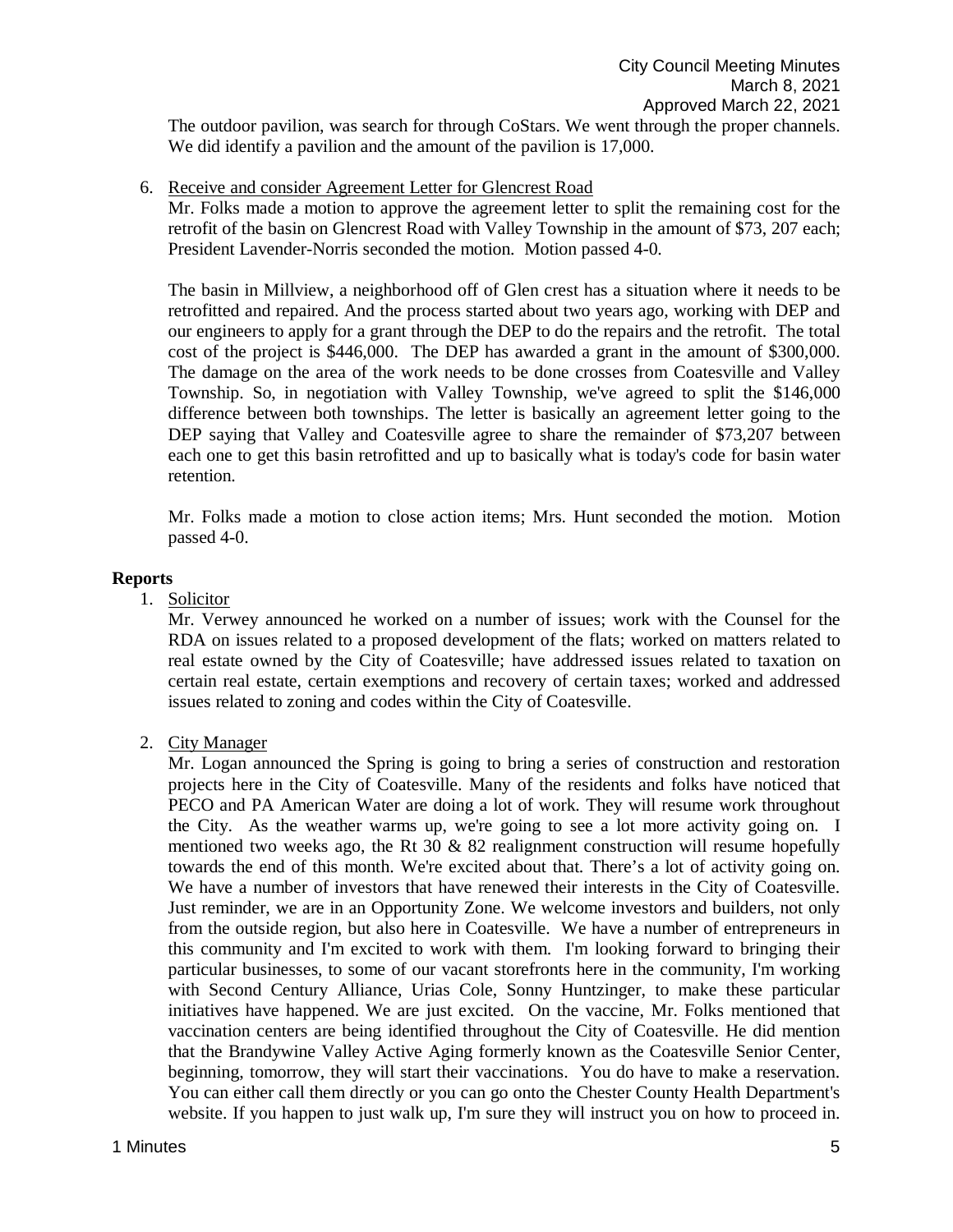## City Council Meeting Minutes March 8, 2021 Approved March 22, 2021

The vaccination center will open tomorrow or at the Brandywine Valley Active Aging, formerly known as the Coatesville Senior Center at Third Avenue and Martin Luther King Jr. Boulevard. This is for seniors, if you're not a senior, then you might want to just look up the Chester County Health Department website and click on the registration, see if you can get an appointment. On a personal note, I just want to thank council members. I know that some of these things that I bring to you related to COVID and opening our parts and allowing us to accept these Special Event Applications. It's a delicate balance and I applaud you on your leadership, in allowing us to provide a Quality of Life for our residents. Our residents are very aware of the guidelines, I've seen a lot of people out wearing masks at all times. I think they are trying to be very busy in protecting themselves as well as their loved ones. So, allowing them to get into the parks, participate in their sports. I think it's going to be a tremendous lift for them, for all of you, parents that have been so nice to your kids and you brought those mobile basketball courts and you have them up in the alleys, take them down as much as our Public Works guys and our Police Department love putting them up for you guys. When our parks get the rims, we'll love to see kids back out there playing basketball at a safe distance, bring your wipes, make sure you clean your hands after you ball out there.

Mr. Logan announced the lobby hours have been from 10 to 3 for several months now due to COVID, but because tomorrow is the last day for those individuals who are going to be participating in 2021 elections, we will keep our lobby hours open till 5:00 PM so that you can get there so that they can get their paperwork.

#### 3. Assistant City Manager

Mr. Huston announced he has already given the COVID update. If you'd like me to repeat that I can. we also talked a little bit about the mill view basin and the letter you just approved, where we are right now. In addition to that letter is that we are working with the County. We've met with the County for a possible grant, help cover some events. So, we're looking to find sources of funds to try and close that gap, along with the partnership with Valley township. So that's kind of a quick update on Millview. James talked about infrastructure going on. We had a first meeting with an infrastructure company. We met yesterday with Pennsylvania American water to get an idea of what their plans are for coming up here in the next season. The interesting numbers that we got was to date they've replaced between 8 and 10 miles of pipe in the City. There are two major projects that could be coming along, and that is the upgrade of a pump house on 10th and Oak street. If you didn't know there's a pump house, it's because it's actually underground. And then the water main around Harmony and Sixth Avenue needs to be replaced. So, there are two projects that they came to us and let us know what's going to happen. Probably the Spring. They're also planning on doing camera analysis of the system over the next few years, they'll run a camera down through the pipes to see if there's any cracks or leaks or what kind of condition they're in. That'll be a long-term plan. And they're also looking into the water requirements for the new proposed apartments that you all heard about up on Adams, along with Pennoni and the builder and how, what kind of upgrades they'll need. They're interesting talking to PA American water. Is there actually a little-known fact inside the pipes, what they call data loggers, and they actually alert Pennsylvania American water to a leak in the system. It listens for the changes in the noise that flowing water makes. So, in your underground pipes, there's listening devices, I guess I would tell you that there's a pipe problem in the, in the system. We're hoping to get these same meetings with PennDOT, PECO, Comcast and Verizon, just to see what are our infrastructure guys are doing out there that may be impacting our community and our citizens on Natural Lands Trust. They are working on the draft master plan for Ash park. It will be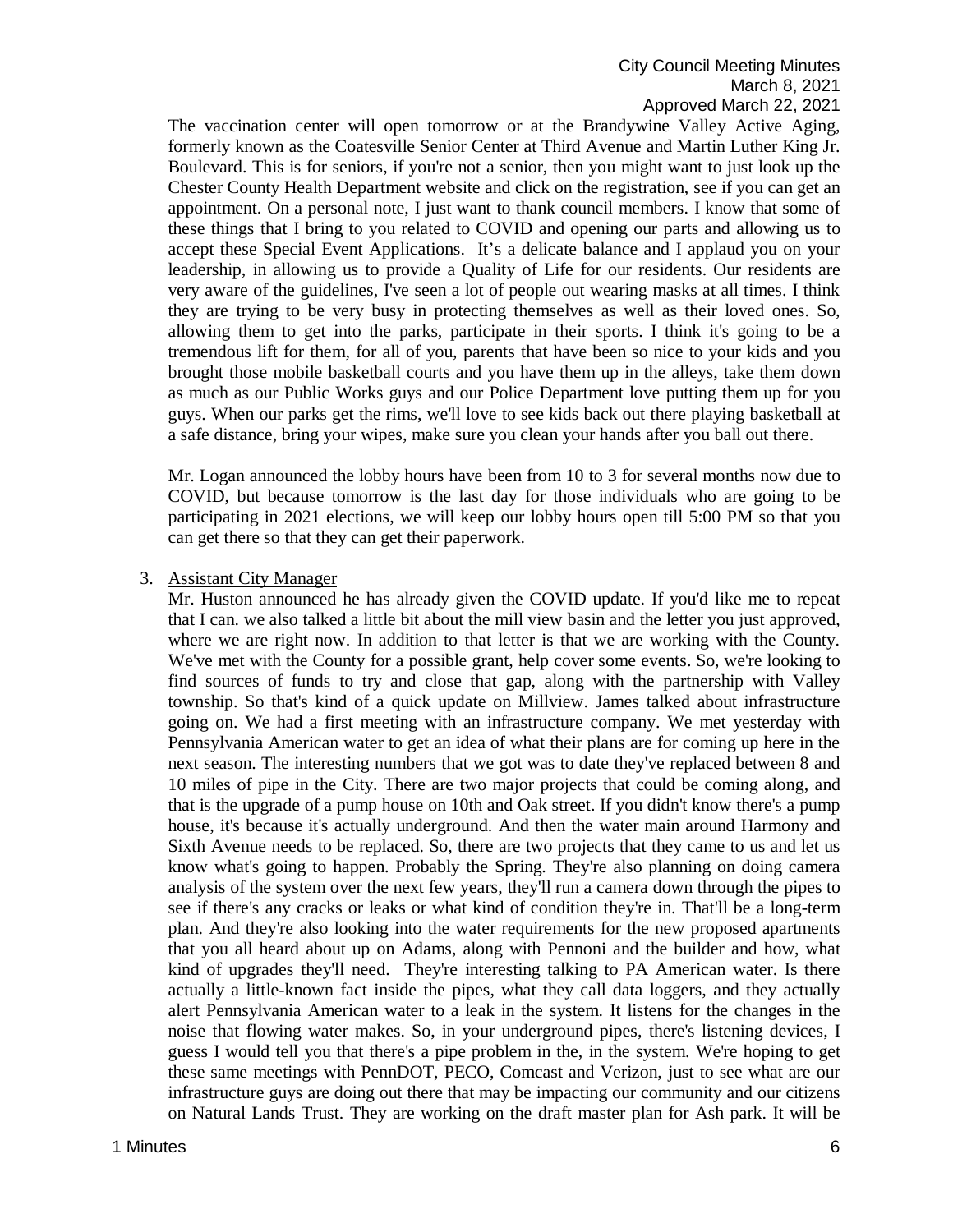ready here in a couple of weeks. We'll have the draft ready for review and out for the public to see, I think April 17th is the date that they were talking about. That'll be weather permitting. You just approved the gazebo for Palmer park phases, two and three. We'll be getting here in the next couple of months or actually a few weeks if that's the case. Phase two and Phase three will begin soon.

- 4. As far as the departments within the City, the Fire Department had 15 service calls in the last two weeks and one fire inspection. The Codes Department had two zoning appeal requests. One will go under review at the end of this month. The other one is pending. Codes Department released 24 rental licenses to vacant property applications, two plumbing permits, three electrical permits, a mechanical permit, and one complete building permit these past two weeks. The other part of Codes, as James said, you know, we have rules in the City. It is what it is. We had 28 Quality of Life warnings issued. The bulk of them are for upholstered furniture on your porches. You can't have upholstered furniture out and you need to have actual true outdoor furniture on your patios. There were also 12 citizen complaints filed and investigated by the Codes Department. The last two weeks, as far as Public Works on, somebody walked in my office a little while ago and said, there's no more snow this year. That's probably a GenX, but right now we are kind of hopefully winding down snow removal and working towards getting our spring equipment ready for cutting grass, weed whacking, and that type of thing, and also cleaning up the parks. So that will be coming soon, as well as pothole filling with cold patch as the asphalt companies do start waking up a little bit. One final note for you on my report is it is time change this weekend. So, change, check your batteries, do the things you need to do as we spring forward for one hour. And I know we have a lot of churches in this City. Don't miss that hour. Your Pastor looked down at you as you're walking out back door sneaking into the back Pew. So, don't forget to set your clocks on Saturday night forward one hour. PECO has been replacing poles.
- 5. Police Chief

Chief Laufer explained the statistical package is included in Council's packets. Just a couple of highlights, February being a shorter month. Our 911 calls were down from 1429 for January to 1197 for February, and all calls for service through the Police Department went from 2,306 for January to 1995 for February. We had one Narcan save for the month of February. We had two car seat installs and we only have four car seats remaining in stock for this grant cycle. We have made application for 2021 for 100 more car seats, which will carry us through 2021. So that means we installed and gave away approximately 100 car seats in 2021. I would like to thank Councilwoman Al Amin for putting us in touch with Imam from the Merchant Street Mosque. We had a nice meeting. He came in and sat down with our leadership, all of our supervisors, here at the Police Department and then came back for the change of shift at 6:00 in the evening and spoke to the incoming platoon and the outgoing platoon just to establish a dialogue and begin the, you know, communication between the Police Department and our Muslim neighbors here in the City. We are looking forward to continue conversation. I know the Imam is coming back to catch the other two platoons at another change of shift here, coming up in the near future. So we appreciate Councilwoman Al Amin making that happen for us. We also continue to participate in the Race and Justice Task Force with the District Attorney's office. We had several meetings this month, along with the viewing or screening of a walking while black video, that was very well attended with over 300 people in attendance in a zoom format. Also, we want to thank Chrissy Houlahan our U S Representative who presented us last Friday, presented the Police Department with a Certificate of Special Recognition from the Congress. A nice honor for the City of Coatesville Police Department recognizing our contribution to the community and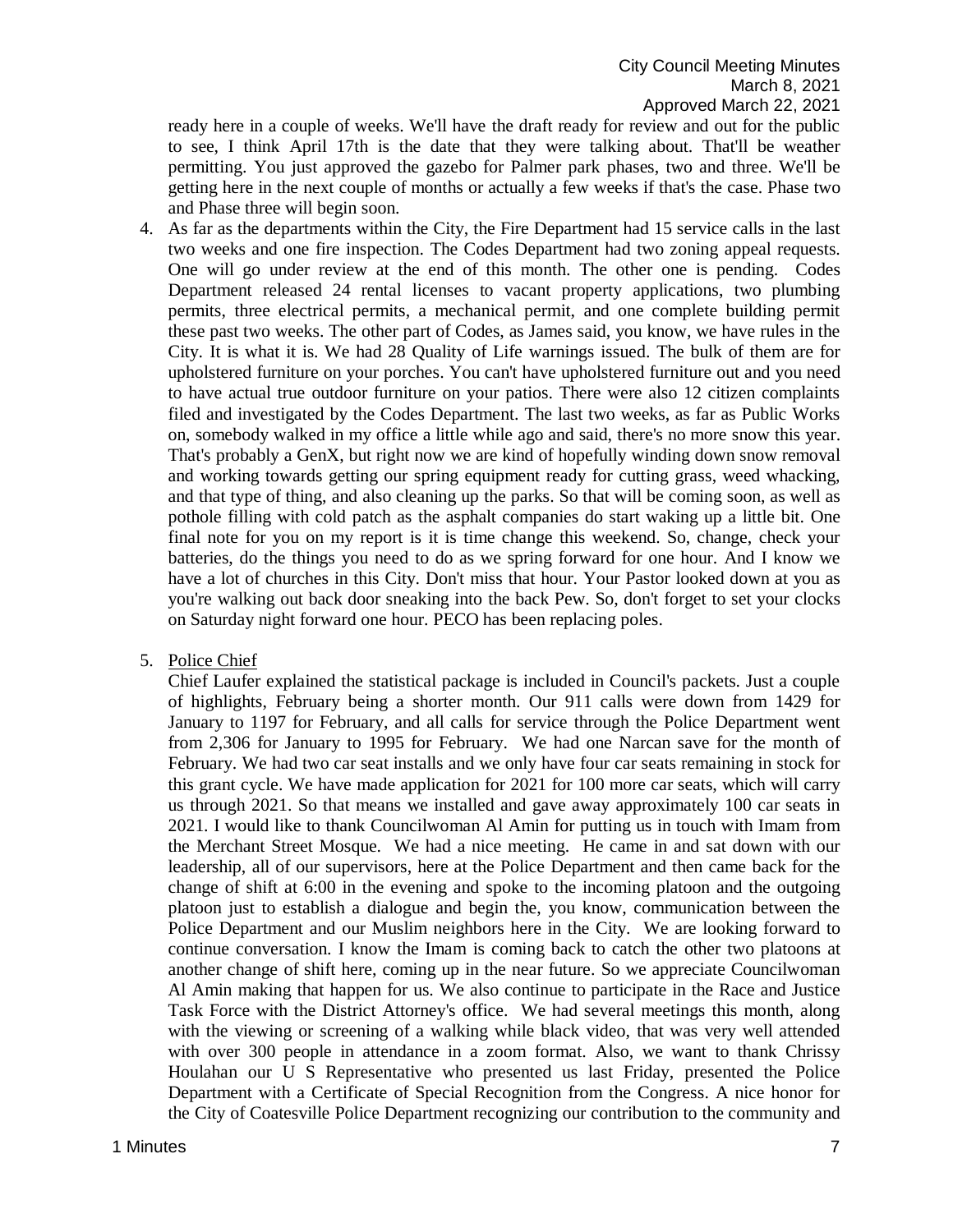our continued support of community programs, which further, our community policing initiative here in the City of Coatesville. So, we want to thank her for that special recognition coming from the U S Congress.

### **Citizens Hearings Non-Agenda Items Only (3 Minutes)**

#### A.H.

A.H, asked if the Coatesville offer senior discounts for trash and sewer bill? Mr. Troutman replied no, the City does not.

## Meg Moyer

Ms. Moyer introduced herself from OIC and announced they will be starting some renovation to the building in the next couple of weeks.

Ms. Al Amin made a motion to close citizens hearings on non-agenda items only; Mr. Folks seconded the motion. Motion passed 4-0.

## **Special Events**

There were no special events at this time.

## **Council Comments**

Mr. Folks thanked everyone for attending the meeting. You know, my dream for the city is to have something for our kids. We can have a Community Center that they can go to and be in a safe place. We don't have that. We haven't had one of them in years. You know, when I was small, my dad had bought my sister a bicycle and I cried and I went to dad and he told me, um, I asked him why he didn't buy me that bicycle like he bought my sister and he said, because you didn't ask for one. Hmm. So, on that note, Oprah Winfrey, Jay Z, Beyoncé, Jeffrey Laurie, Rip Hamilton, Taylor Swift can you help out a little black boy, a little white girl, that's Spanish speaking girl or Spanish speaking boy. They said, if you don't ask, you don't get, so I'm asking you to help my city to help our children. Have goodnight everybody.

Ms. Al Amin thanked everybody for coming out that attends on Zoom and on the YouTube. I look forward to helping the city continue to move forward. I do have one question for you, chief. Thank you so much for allowing the Imam to come and speak with your officers. He did put in an application to become a chaplain as well. Is that correct? Chief relied Yes, that's correct, and we'll have him attend the next available chaplaincy class which is a requirement to become a chaplain is to complete a two-day class. Ms. Al Amin thanked the Chief for allowing him the opportunity to do that in this city. We have all different walks of life. And so, I think the more we represent everybody, the better we do. So, thank you for opening that door up. I really, really appreciate it and just thank you for, to all the staff for everything that they do and have a good night, everyone.

Mrs. Hunt wished everyone a good evening. Again, I want to say thank you for attending our meeting and hanging out with us. Thank everyone for your presentations. The city is moving forward and things are looking bright. I'm excited about the revival here in the city, I look forward to attending some of their productions. Again, as always, I want to thank our staff for the great job that you're doing and to my colleagues. It's always a pleasure to work together and try to move the city forward. Everyone, please have a good night. God bless each of you. And thanks for everything good night.